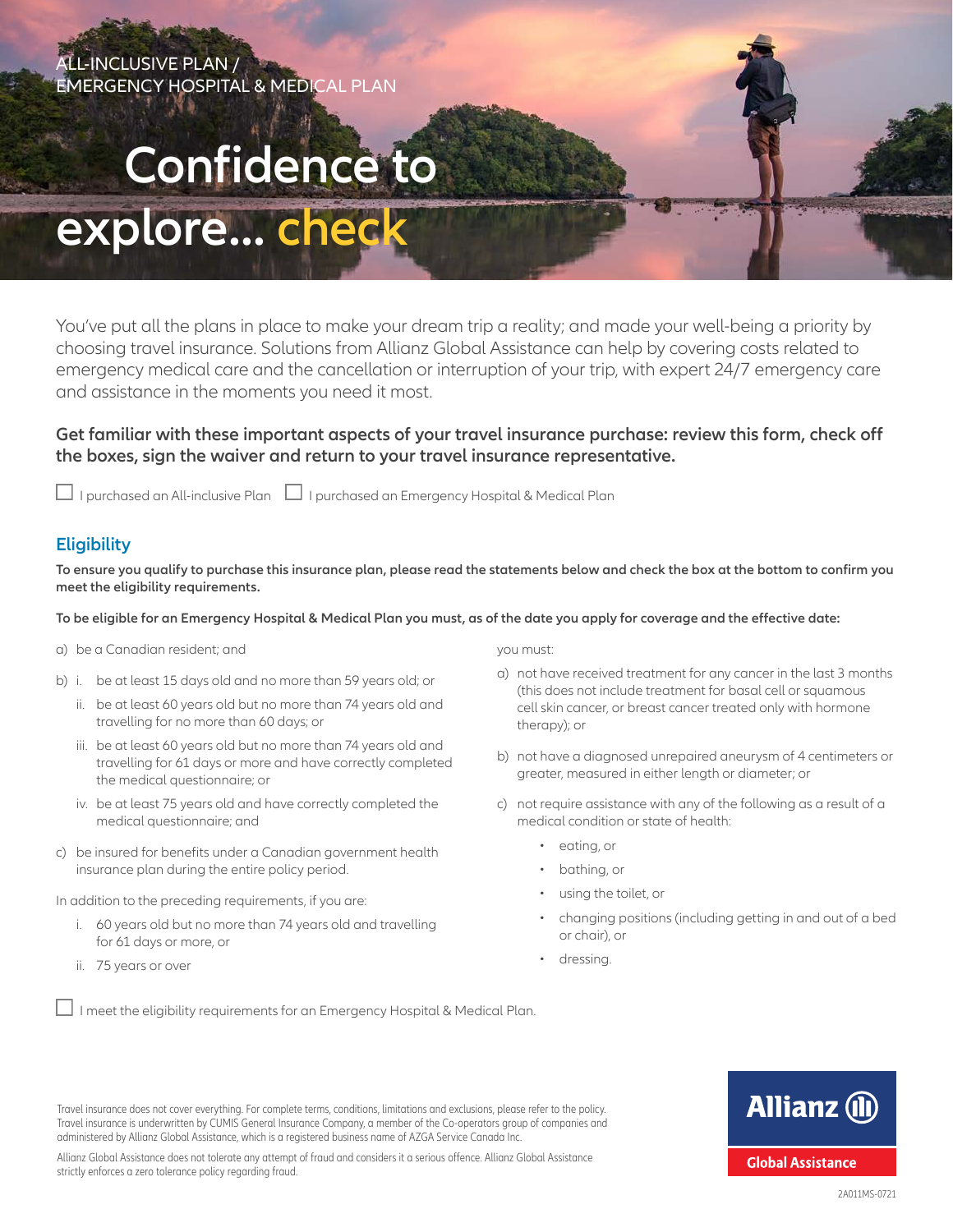#### **To be eligible for an All-inclusive Plan you must, as of the date you apply for coverage and the effective date:**

a) be a Canadian resident; and

**Checklist Policy Wording:**

- b) i. be at least 15 days old and no more than 59 years old; or
	- ii. be at least 60 years old but no more than 74 years old and travelling for no more than 60 days; or
	- iii. be at least 75 years old and travelling for no more than 60 days and have correctly completed the medical questionnaire; and
- c) be insured for benefits under a Canadian government health insurance plan during the entire policy period.

In addition to the preceding requirements, if you are 75 years old or over, you must:

a) not have received treatment for any cancer in the last 3 months (this does not include treatment for basal cell or squamous

 $\Box$  I meet the eligibility requirements for an All-inclusive Plan.

cell skin cancer, or breast cancer treated only with hormone therapy); or

- b) not have a diagnosed unrepaired aneurysm of 4 centimeters or greater, measured in either length or diameter; or
- c) not require assistance with any of the following as a result of a medical condition or state of health:
	- eating, or
	- bathing, or
	- using the toilet, or
	- changing positions (including getting in and out of a bed or chair), or
	- dressing.

| $\Box$ I understand the importance of fully reviewing the Policy<br>wording prior to purchasing a policy. This includes (but not limited<br>to) reviewing the Important Notice section, Eligibility, Benefits, and<br>the Exclusions.<br>$\Box$ I have fully reviewed all of the Exclusions listed, including the<br>Pre-Existing Conditions Exclusion. | I understand that if I have (or the person I am purchasing<br>coverage for has) any pre-existing conditions, I (or the person I<br>am purchasing coverage for) must disclose these to my travel<br>insurance representative prior to purchasing coverage to allow for<br>a clear assessment of the type of coverage that is best suited to<br>protect me (or the person I am purchasing coverage for). |
|---------------------------------------------------------------------------------------------------------------------------------------------------------------------------------------------------------------------------------------------------------------------------------------------------------------------------------------------------------|--------------------------------------------------------------------------------------------------------------------------------------------------------------------------------------------------------------------------------------------------------------------------------------------------------------------------------------------------------------------------------------------------------|
| Multi-trip Plans (if applicable):                                                                                                                                                                                                                                                                                                                       |                                                                                                                                                                                                                                                                                                                                                                                                        |
| $\Box$ I understand that I am purchasing an Annual Multi-trip Plan<br>based on the condition of my health (or the health of the person I<br>am purchasing coverage for) at the time of purchase.                                                                                                                                                        | $\Box$ I understand that I must ensure I meet the eligibility<br>requirements of the policy at the time of application and each<br>departure date.                                                                                                                                                                                                                                                     |
| COVID-19:                                                                                                                                                                                                                                                                                                                                               |                                                                                                                                                                                                                                                                                                                                                                                                        |
| $\Box$ I am aware that if, on the effective date of my policy, there is<br>a travel advisory in place for my destination, emergency medical<br>treatment related to COVID-19 will not be payable. All other<br>medical treatment is payable subject to the terms and conditions<br>of the policy.                                                       | $\Box$ I have been offered a separate COVID-19 Insurance and<br>Assistance Plan to supplement this policy.                                                                                                                                                                                                                                                                                             |
|                                                                                                                                                                                                                                                                                                                                                         | I have accepted this additional policy.                                                                                                                                                                                                                                                                                                                                                                |
|                                                                                                                                                                                                                                                                                                                                                         | I have <b>declined</b> this additional policy and by doing so I                                                                                                                                                                                                                                                                                                                                        |

I have **declined** this additional policy and by doing so I acknowledge that emergency medical treatment related to COVID-19 will not be covered if there is a travel advisory in place at my destination on the effective date of my policy.

Travel insurance does not cover everything. For complete terms, conditions, limitations and exclusions, please refer to the policy. Travel insurance is underwritten by CUMIS General Insurance Company, a member of the Co-operators group of companies and administered by Allianz Global Assistance, which is a registered business name of AZGA Service Canada Inc.



Allianz Global Assistance does not tolerate any attempt of fraud and considers it a serious offence. Allianz Global Assistance strictly enforces a zero tolerance policy regarding fraud.